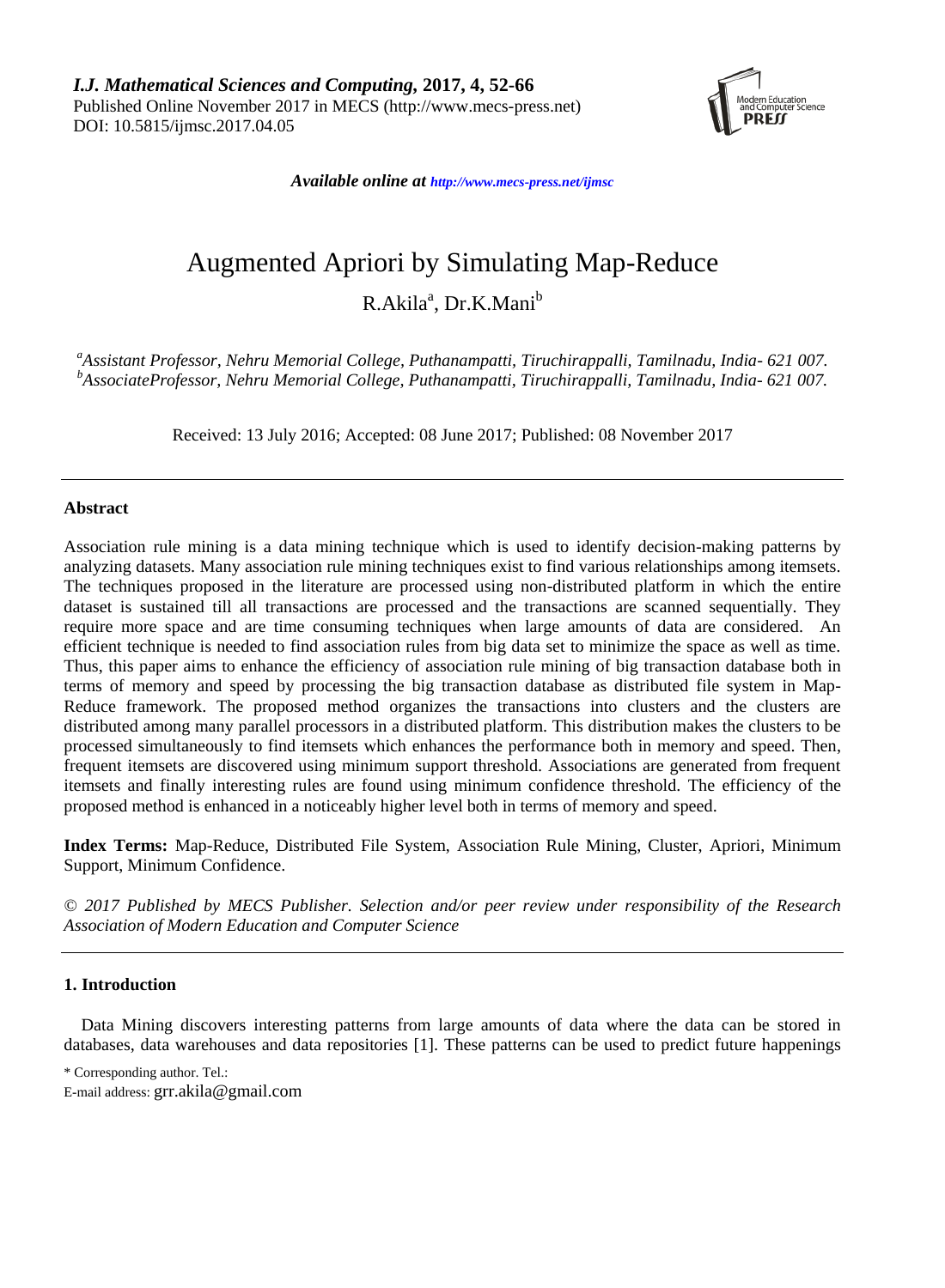and to make important decisions. Association rule mining is one of the data mining tasks to discover decisionmaking patterns. The decision-making patterns are generated in the form of if-then rules which are human understandable. The associations can be used for prediction [16]. Though Apriori is one most popular and easiest association rule mining technique, its efficiency is degraded due to many reasons such as performing too many scans on the database, requiring too much processing time, memory and generating too many candidate sets. These issues are exaggerated much more when big data is dealt.

Data repositories are long-term storage of big data and data are collected from multiple sources which is organized so as to facilitate management decision-making. The data are stored under a unified schema and are summarized. Data repository systems provide data analysis capabilities, collectively referred to as On Line Analytical Processing (OLAP). OLAP operations include drill-down, roll-up, and pivot [2]. Data repositories may be big dataset. Big data is huge in its volume which is structured. Most of the structured data in scientific domain are voluminous. Processing of such big data requires state of the art computing machines. Setting up such an infrastructure is expensive.. A distributed platform is employed for tackling such scenarios using Map-Reduce [15]. Distributed platform employs distribution among multiprocessor systems wherein many tasks can be processed simultaneously. It requires tasks to be partitioned and to be distributed among the processors. The interaction among multiple processors can take place using message passing. It provides responses at great speed and utilizes the system efficiently. Similar kind of characteristics can also be accomplished in a single processor system using multithreading. Only one difference is that partitioned tasks are designed as threads, instead of processes. Map-Reduce framework is to handle big data in a distributed platform. It needs clustering of documents. Document clustering is an important part of mining [17].

Map-Reduce are used in Artificial Intelligence as functional programming [6]. It has received the highlight since it is reintroduced by Google to solve the problems by analyzing Big Data. It is defined as multiple bytes of data in distributed computing. It is inspired by Google's Map-Reduce and Google File Systems (GFS) [2]. This approach is especially for big data set and the same can be applied for association rule mining. Apriori algorithm is a powerful and important algorithm of association rule mining to mine frequent itemsets for generating Boolean association rules [10]. It is expensive because of frequent scans on the database [12], computational complexity and costly comparisons for the generation of candidate itemsets [3]. Map-Reduce programming model can be used [11-13] for the implementation of scalable Apriori algorithm and it is a parallel data processing system. The input and output data have key-value pairs in a specific format. The users express an algorithm using two functions which are map and reduce functions [6-9]. Map function generates a set of intermediate key-value pairs. Reduce function combines all intermediate values associated with the same key [4] [14] [15]. Cloud computing and Grid computing are distributed environment which may be used for parallelism [5] [8] [9]. Apache Hadoop distribution is one of the cluster frameworks in distributed platform that helps to distribute large amounts of data across a number of nodes in the framework [7] [14].

It is observed that Map-Reduce programming model is used to analyze large amounts of data with the consumption of less memory, less processing time and the efficiencies of existing association rule mining techniques lag behind while voluminous data are analyzed. In addition,  $1, 2, 3, \ldots$ ,n-candidate itemsets are generated for the generation of frequent itemsets and all the transactions are scanned for the total number of itemsets of 1, 2, ,3,…,n candidate itemsets. They lead to too many scans, need of more memory space and need more consumption of time. So it is worthwhile to incorporate Map-Reduce with the association rule mining to enhance the efficiency of association rule mining. In the proposed work, the transactional database (TDB) is distributed among multiple processors to deal with big data. The TDB is not distributed entirely. It is partitioned into clusters and the number of clusters is determined by the number of processors. These clusters consisting of the transactions are distributed among parallel processors. After the clusters are assigned to the processors, they are stored and processed by parallel processors. Parallel processes are begun with map process. It scans each transaction to find only single itemsets with their occurrences. It is further continued by finding combinations for 2, 3, …, n-itemsets with their occurrences from single itemsets. Then, reduce process performs its task by summing up the number of occurrences of the generated itemsets within each processor and the itemsets generated by all clusters are accumulated together to construct itemsets for the database. One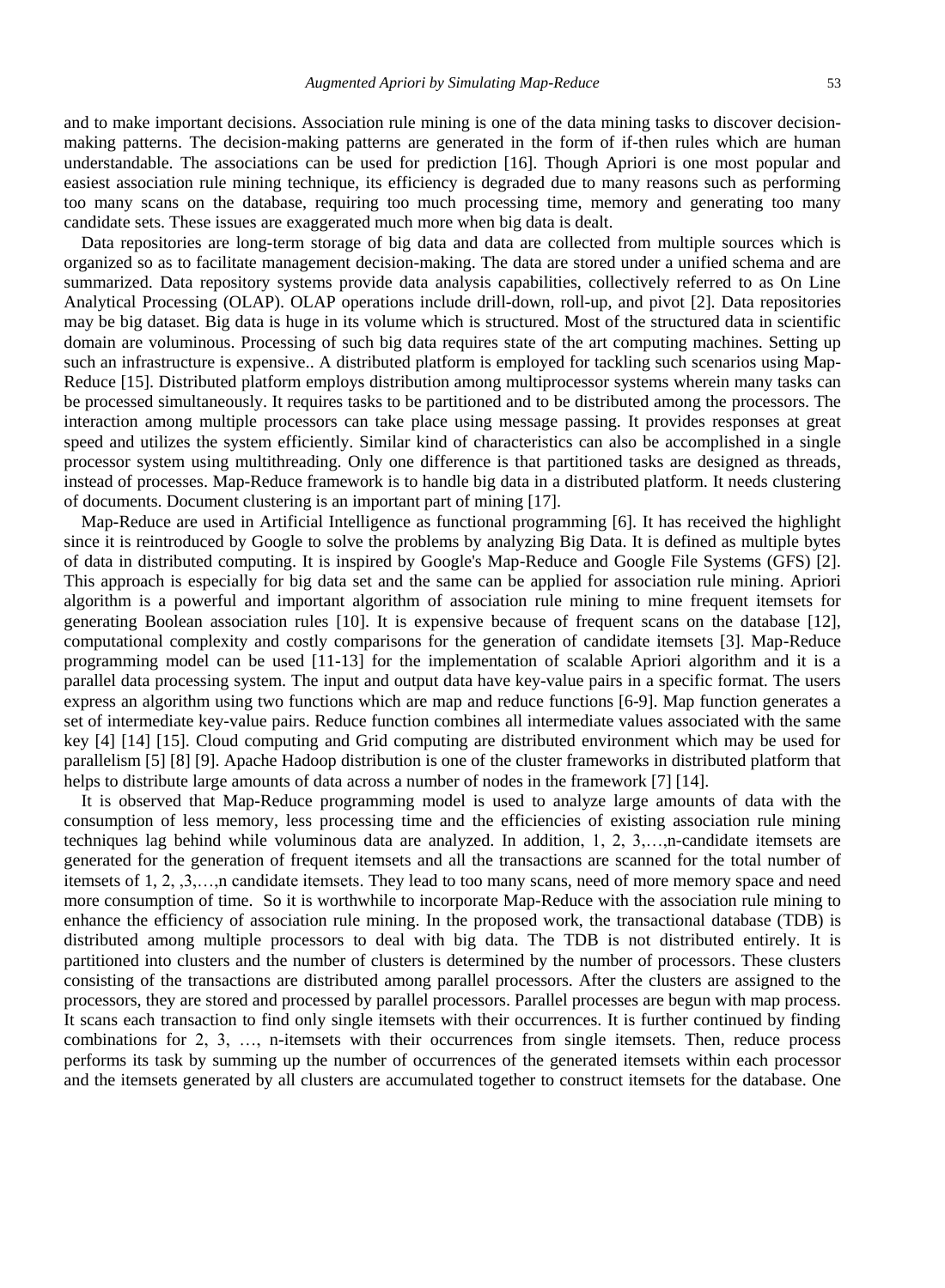more reduce process follows to sum the occurrences of the accumulated itemsets. Map and Reduce produce key-value pairs where the itemsets are keys and their occurrences are values. Then, frequent itemsets are generated using minimum support and appropriate interesting rules are generated using the minimum confidence.

The rest of the paper is organized as follows. The related work based on Map-Reduce and Apriori algorithm is presented in section 2. Section 3 focuses on the proposed method. An example for proposed method is described in section 4. Section 5 discusses the results. Finally, section 6 ends with conclusion.

## **2. Related Work**

Apriori discovers interesting relationships among various attributes of a dataset using prior knowledge. It has gained its popularity by its efficiency. However, it lacks in handling big dataset by requiring more space and also spending more time to generate candidate and frequent itemsets. Map-Reduce framework resolves many issues related with big data. This paper integrates Map-Reduce in a distributed platform with association rule mining to enhance the efficiency of association rule mining by minimizing the memory requirement and by minimizing the time spent for the generation of candidate itemsets. Thus, this section describes various work related to Map-Reduce and Association Rule Mining.

Jiawei Han and Michelin Kamber [1] have described many association rule mining techniques such as Apriori, FP-growth, closed frequent itemset mining and mining frequent itemset using vertical data format. In [2], Jongwook Woo stated that Map/Reduce algorithm has received highlights as cloud computing services with Hadoop frameworks and many approaches are there to convert many sequential algorithms to the corresponding Map-Reduce algorithms. They presented Map-Reduce algorithm of the legacy Apriori algorithm that has been popular to collect the itemsets frequently occurred to compose Association Rule in Data Mining and further stated that theoretically, their proposed algorithm provides high performance computation depending on the number of Map and Reduce nodes. Sanjay Rathee et al. [3] proposed in-memory distributed dataflow platform called Spark which overcomes the disk I/O bottlenecks in Map-Reduce. Spark presents a platform for distributed Apriori which dramatically reduces this computational complexity by eliminating the candidate generation and avoiding costly comparisons.

Jeffrey Dean and Sanjay Ghemawat [4] executed Map-Reduce on large clusters of computers and many Map-Reduce programs have been implemented and more than one thousand Map-Reduce jobs are executed on Google's clusters every day. In [5], R. Sumithra et al. mined distributed data in a cloud environment using a hybrid apriori association rule algorithm which combines the benefits of both hash-t and weighted apriori algorithms and they compared the performance with the existing implementation of weighted and hash-t algorithms. Shafali Agarwal [6] emphasized about improving the performance of various applications using recent Map-Reduce models and discussed the usefulness of processing large scale dataset. Also they performed a comparative study of given models those correspond to Apache Hadoop and Phoenix based on execution time and fault tolerance.

In [7], Sonali Satija and Dr. Rajender Nath stated that association rules are if/then statements that help to discover relationships among unrelated data. In order to find the frequent itemsets, there is a need to scan the database many times. The main limitation of Apriori algorithm wastes more time to hold a vast number of candidate sets. In addition, they stated that single processor memory and CPU resources are very limited, which make the algorithm performance inefficient. Because of growth of information, enterprises deal with growing amount of data. So, the solution to this problem is parallel and distributed computing. They said that this can be achieved by Hadoop Map-Reduce model. They have implemented an efficient Map-Reduce Apriori algorithm based on Hadoop Map-Reduce model. In paper [8],Vijay Swaroop discussed the usage of Frequent Itemset Mining (FIM) in cloud computing to analyze data and aimed at extracting frequent itemsets using generation of candidates with many nodes on Map-Reduce programming model and its development platform-Hadoop. Zhang Danping et al. [9] optimized apriori algorithm according to the characteristic achieved by Map-Reduce model running parallel. MR-Apriori algorithm which is improved by parallelism reduces time consumption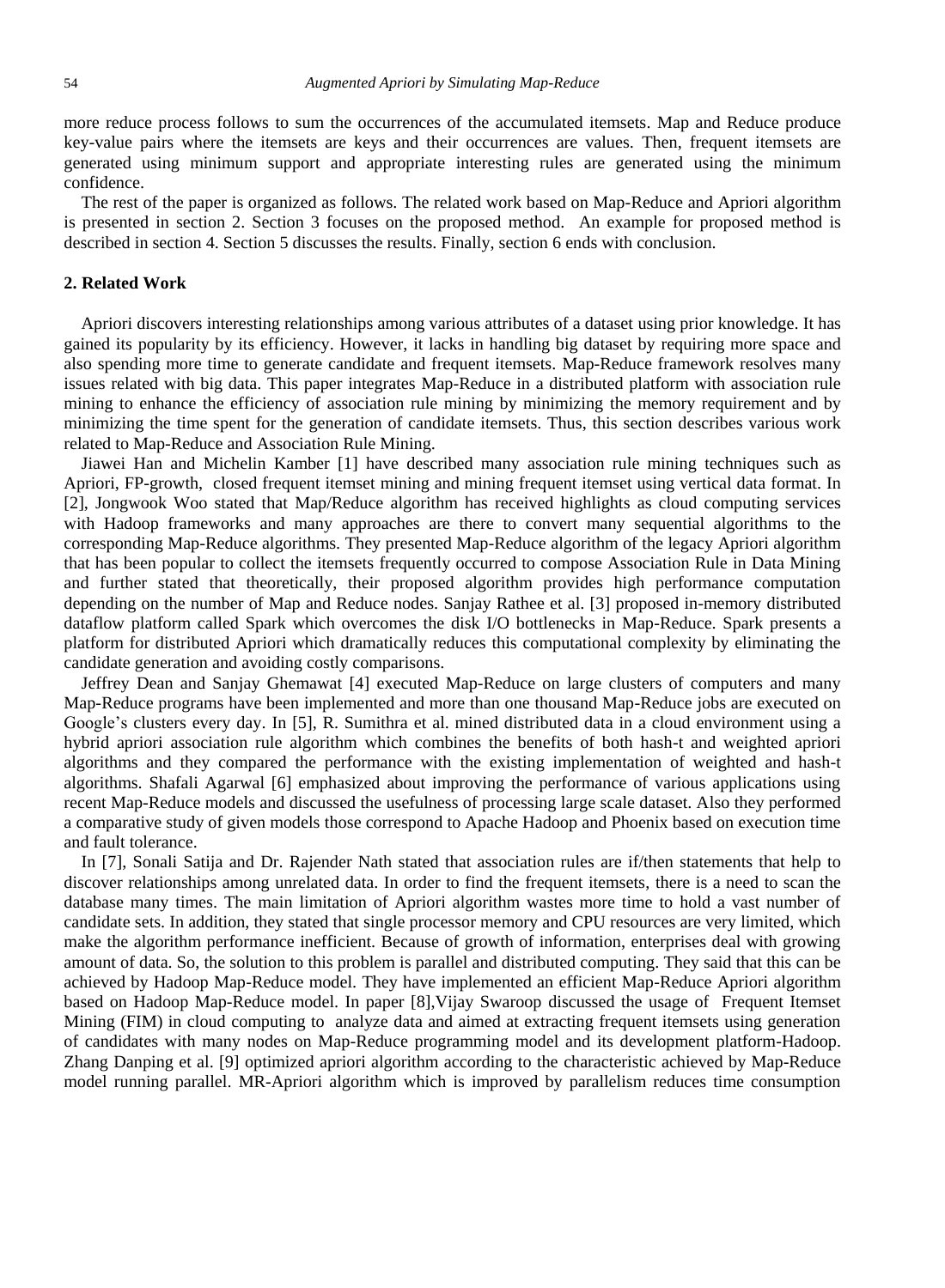significantly and its strong extending ability is suitable for large data analysis, processing and mining. The high extension ability of MR-Apriori algorithm has been realized based on Hadoop platform in cloud computing environments.

In [10], Sudhakar Singh et al. presented an overview of parallel Apriori algorithm implemented on Map-Reduce framework. They categorized on the basis of Map and Reduce functions used to implement them like 1-phase vs k-phase, I/O of Mapper, Combiner and Reducer, using functionality of Combiner inside Mapper etc. This survey discussed and analyzed the various implementations of Apriori on Map-Reduce framework by the basis of their distinguishing characteristics. Moreover, it also includes the advantages and limitations of Map-Reduce framework. Y. Venkata Raghavarao [11] et al. stated that Distributed Big Data Mining (DBDM) is an architecture to rectify the mismatch between the available centralized old data mining systems and distributed systems. One feature of DBDM is its plug-in concept to carry out different data mining algorithms on big data by the help of Map-Reduce functionality and also used to find frequent stream data patterns using the improved apriori algorithm. In [12], Uday K. Kakkad and Prof. Rajanikanth Aluvalu provided a survey to implement Apriori algorithm for huge raw data and also overcome Hadoop limitation using enhanced scheduling algorithm. They further described that implementation of data mining techniques in cloud will allow users to retrieve meaningful information from virtually integrated data repository that reduces the costs of resources*.* In [13], A.Pradeepa and Dr.Antony selvadoss Thanamani stated that an integrating classification and association rule mining produces more efficient and accurate classifiers than traditional techniques. They developed an associative rule mining that inherits the Map-Reduce scalability to huge datasets and to thousands of processing nodes easily and quickly. It comprehensively evaluates an accurate and effective classification technique, highly competitive and scalable if compared with other traditional associative classification approaches.

In [14], A. Ezhilvathani and Dr. K. Raja extracted frequent patterns among itemsets in the transaction databases and other repositories and mentioned that Apriori algorithms have a great influence for finding frequent itemsets using candidate generation. Apache Hadoop software framework is based on Map-Reduce programming model to improve the processing of large scale data on high performance cluster to process vast amount of data in parallel on large clusters of computer nodes resulting in reliable, scalable and distributed computing. In [15], Anjan K Koundinya1 et al. described that most of the structured data in scientific domain are voluminous. Processing those data requires state of the art computing machines. Setting up such an infrastructure is expensive. A distributed environment is employed for tackling such scenarios. Apache Hadoop distribution is one of the clusters frameworks in distributed environment that helps by distributing voluminous data across a number of nodes in the framework and focused on Map-Reduce design and implementation of Apriori algorithm for structured data analysis. G.Vamsi Krishna [16] proposed a method based on Gaussian Mixture model together with K- means clustering to predict rainfall with many associated factors. Deepa B. Patila and Yashwant V. Dongre [17] performed a comparative study on fuzzy c- means and k-means clustering and stated that fuzzy clustering are more appropriate for document clustering.

## **3. Proposed Work**

The proposed Augmented Apriori by Simulating Map-Reduce method simulates Map-Reduce of big data for mining association rules. It is a method of analyzing large amounts of data simultaneously. The properties of simultaneous process are directed towards quick response and the efficient utilization of memory and processor. It is basically distributed file system in which the document/file is divided into clusters. The number of clusters to be constructed depends on the number of parallel processors which are working parallel and the contents of the clusters are transactions which are processed sequentially. The number of transactions to be allotted to each cluster is determined by the total number of transactions and the total number of parallel processors. The transactions to be assigned to each cluster are determined by the order in which they present in the database. As existing clustering techniques of using distance or link measures cannot be used for clustering transactions, transactions are assigned to clusters based on their existence order. Since parallelism takes place on clusters, even voluminous data can be processed with minimum time which leads to quick response. Map process finds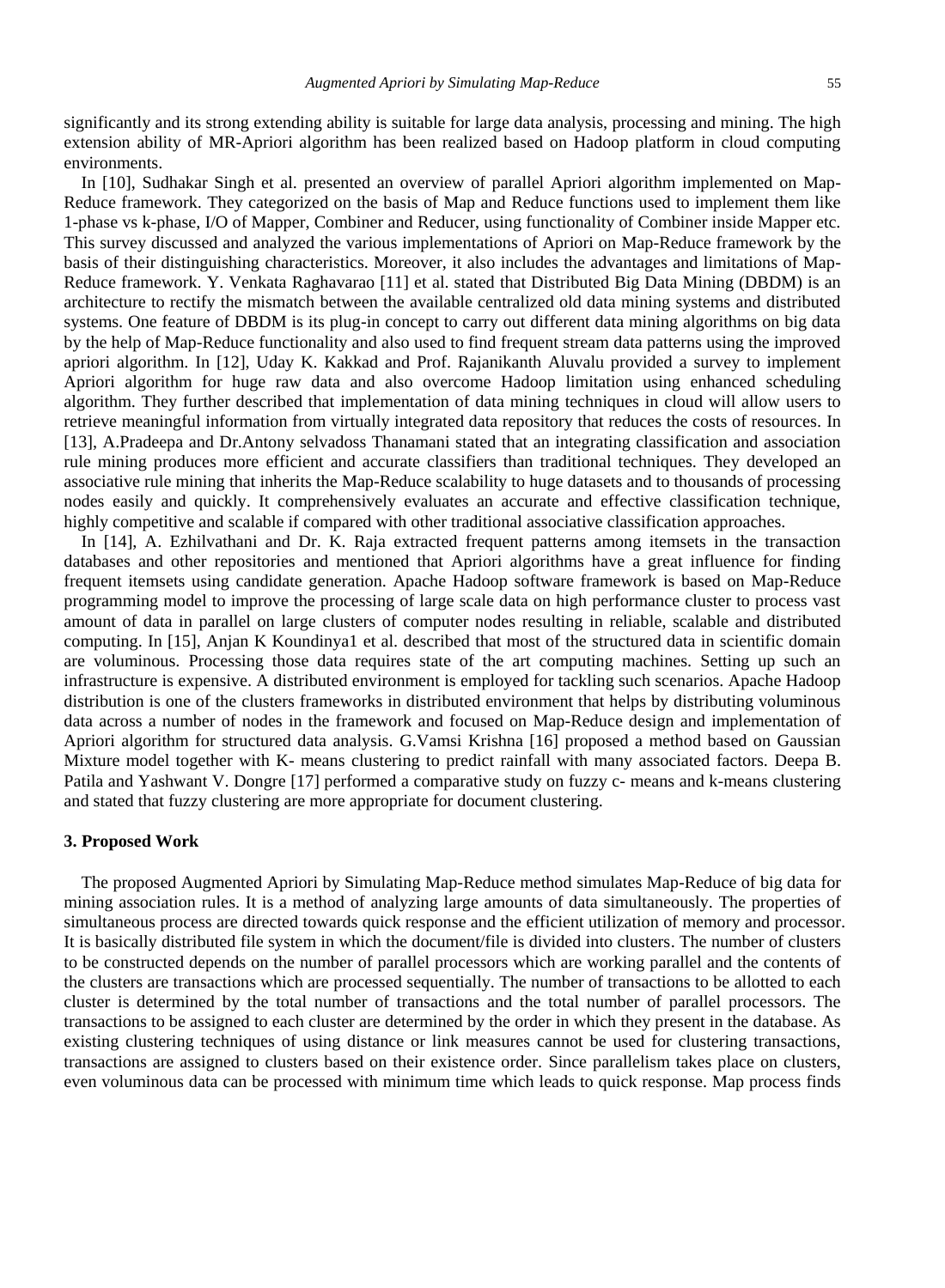pairs of keys and their values. Itemsets of 1, 2, 3,…, n-itemsets are the keys and the number of occurrences of them are their values. Reduce process accumulates the occurrences of the itemsets. It is accomplished by examining single or multiple occurrences of the itemset among the transactions. If there is a single occurrence of the key, then the value of the corresponding key that is found by map is retained. Otherwise, the values those are found by map are added together.

When parallelism begins on each cluster within each processor as soon as the cluster is received, initially single items are extracted from each transaction. Map is invoked to find the occurrences of single items before 2, 3, 4,…, n-itemsets are constructed and Reduce process is then performed to compute the sum of the occurrences of the single itemsets. It is followed by the construction of combinations (2, 3, …, n-itemsets) of itemsets from the extracted single itemsets and map is again invoked to map the occurrences of the combinations of 2, 3, …, n-itemsets. Reduce process is then performed to compute the sum of the occurrences of the combinations of 2, 3, …, n-itemsets. The processes of map, combination and reduce are repeated for the remaining transactions of the cluster and they are performed parallel by all clusters. Then, the itemsets those found by all parallel processors are integrated together. Reduce on communicating processor is performed on the itemsets collected together from all parallel processors. It sums the occurrences of them. It is the total occurrences of the itemsets of the database. It is noted that as map and reduce processes are performed only on clusters and the size of the each cluster is much lesser than the size of the database, the memory requirement for each cluster is always lesser than the same for the database. Also the processing time is lesser as well as the number of transactions those are processed for each cluster is lesser than the number of transactions those are processed for the database. Moreover, there is no I/O bottlenecks and network traffic, as the communication takes place only between parallel processors and the communicating processor and the communication never takes place among parallel processors. Besides, as the existence of the itemsets are the building blocks for generating itemsets, the generation of candidate set after the generation of every frequent itemset and the examination of their existence in transactions are discarded. This characteristic also enhances the speed of processing.

The tasks of the proposed work are as follows.

- i. Divide transactions into Clusters.
- ii. Allocate one cluster to one processor.
- iii. Start Parallelism on clusters.
- a. Incorporate parallelism, if multiprocessor system or multiple systems exists.
- b. Incorporate Multithreading, if a single processor exists.
- iv. Map single items of transactions.
- a. Find key-value pairs for single items.
- v. Reduce the values of the single itemsets found in step (iv).
- a. Sum the values of keys if they are indistinguishable.
- b. Retain the values of keys if they are distinguishable.
- vi. Repeat steps (vii) to  $(x)$  for  $2, 3, 4, \ldots$ , n-itemsets.
- vii. Find Combinations from single itemsets.
- viii. Map the itemsets found in step (vii).
- a. Find key-value pairs for itemsets of 2, 3, 4, ..., n-itemsets.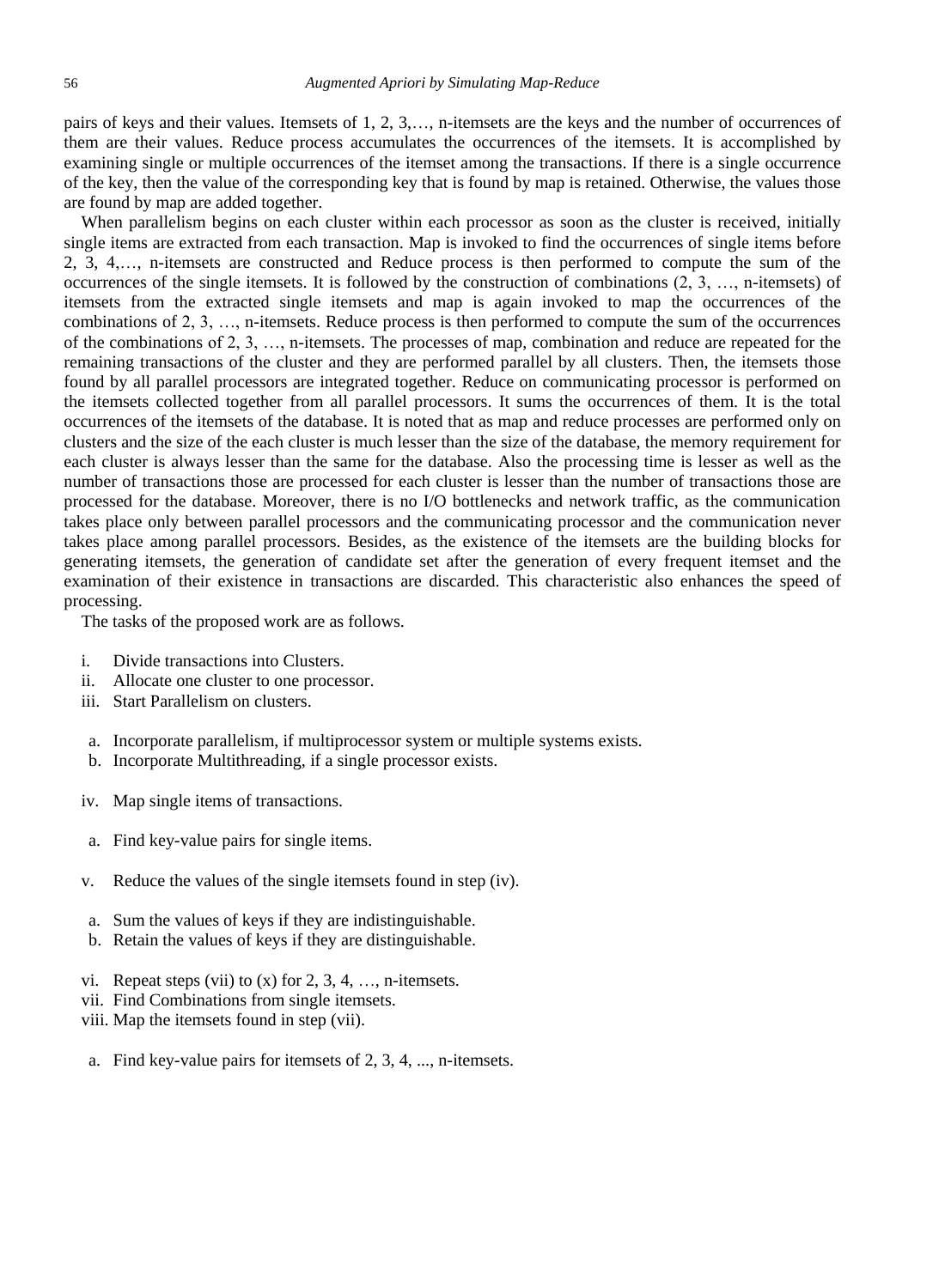- ix. Reduce the values of the itemsets.
- a. Sum the values of keys if they are indistinguishable.
- b. Retain the values of keys if they are distinguishable.
- x. Repeat steps from (iv) to (vi) for all other transactions.
- xi. Merge the itemsets generated by parallel processors.
- xii. Reduce further on the merged itemset.
- a. Sum the values of keys if they are identical.
- b. Retain the values of keys if they are not identical.
- xiii. Determine Min\_Support to discover frequent itemsets.
- xiv. Generate association rules based on Min\_Confidence.

The proposed method is shown in Fig. 1.



Fig.1. Map-Reduce to generate Association Rules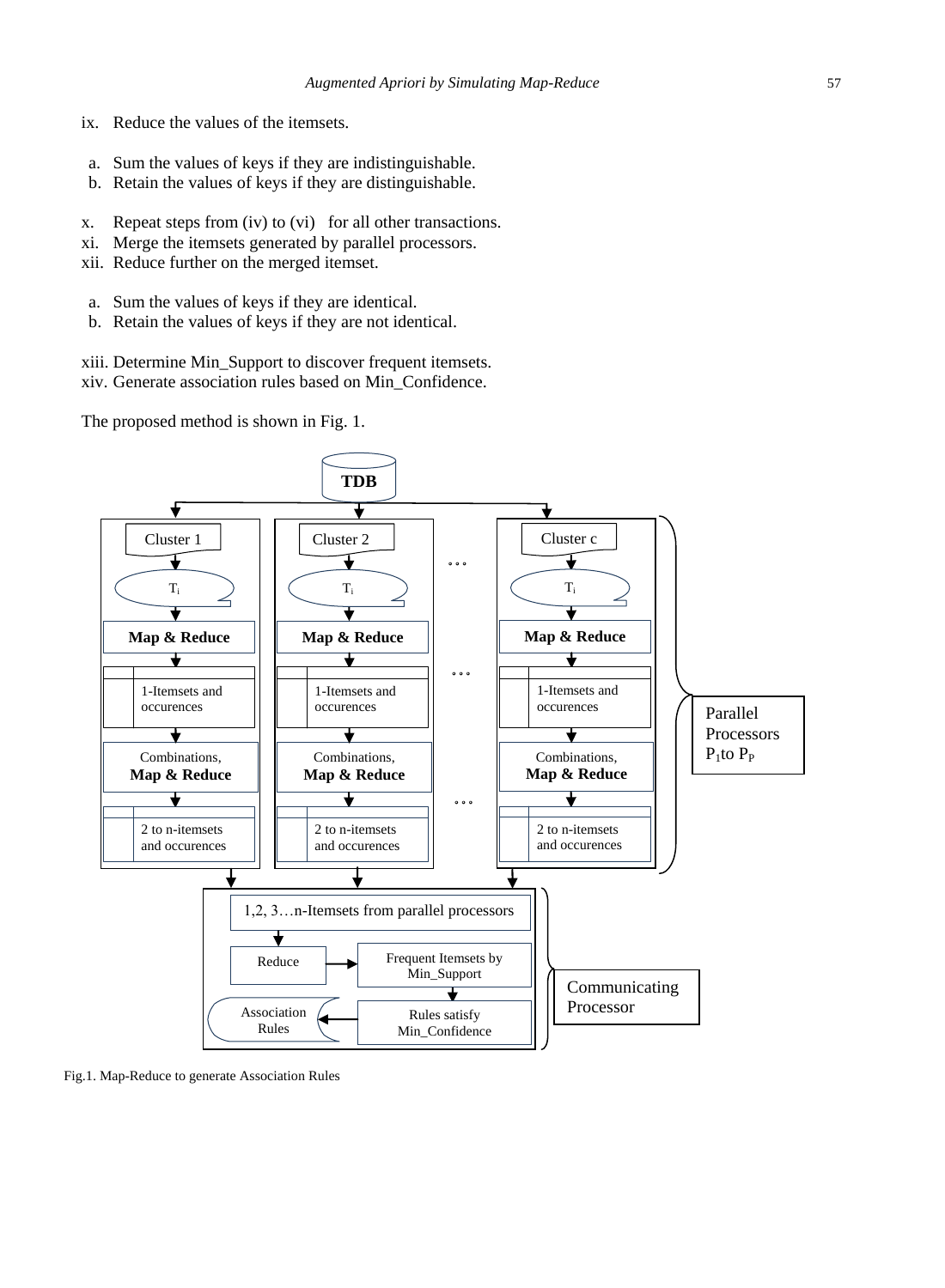In order to understand the proposed method, let n be the total number of items, t be the total number of transactions, p be the number of processors to be working in parallel, c be the number of clusters which is equivalent to the number of processors or systems. Further, Let  $C_1$ ,  $C_2$  and  $C_c$  are the clusters allotted to the processors  $P_1$ ,  $P_2$  and  $P_p$  respectively. Approximately equal numbers of transactions are assigned to all clusters and they are processed sequentially. Thus,  $\{T_i\}$ ,  $\{T_i\}$ ,  $\{T_i\}$  are the sets of transactions where  $1 \le i \le t/p$ ,  $t/p+1 \leq i \leq 2t/p,...(c-1)t/p \leq l \leq c t/p$  which are assigned to clusters  $C_1, C_2,...,C_c$  respectively and they are processed in parallel.

Let TDB be Transactional DataBase. It is assumed that an equal number of transactions are assigned to all clusters  $C_1, C_2, \ldots, C_c$  in the first phase and it is computed as

$$
t = qp + r \tag{1}
$$

where, q is the number of transactions assigned equally to all clusters and r is the residual transactions which are outliers. If  $r = 0$ , there is no residual transactions which indicates that the transactions are equally assigned to the clusters. Otherwise, r is assigned to C<sub>i</sub>,  $1 \le i \le p-1$  in round robin fashion. Further, C<sub>i</sub>⊆TDB. Thus, C<sub>i</sub> consists of  $\{T_x, T_y, ..., T_z\}$ , where the number of items in  $T_x \neq T_y \neq ... \neq T_z$ . The size of a cluster is the number of transactions in the cluster i.e. t/p and the total number possible combinations of k-itemsets where  $k \geq$ 2 from n-itemsets is calculated using (2)

$$
C(n,k) = \sum_{k=2}^{n} \frac{P(n,k)}{k!}
$$
 (2)

where,

$$
P(n,k) = \frac{n!}{(n-k)!}
$$

Further the Map process outputs a key-value pair denoted by  $(I_{ik}, O_{lik})$  where  $I_{ik}$  denotes i<sup>th</sup> item of  $k^{th}$  itemset, 1≤i,k≤n and O<sub>lik</sub> denotes the occurrences of the itemset I<sub>ik</sub>. Let M<sub>ikj</sub> be Map on i<sup>th</sup> item of k<sup>th</sup> itemset of j<sup>th</sup> transaction,  $1 \le i \le n$ ,  $1 \le j \le t$ ,  $1 \le k \le n$ . Thus,  $M_{ikj} (I_{ik}, O_{lik})$  represents mapping of  $\hat{i}^{th}$  item  $I_{ik}$  of  $k^{th}$  itemset with its occurrence O<sub>Iik</sub>. The item I<sub>ik</sub> is the key and O<sub>Iik</sub> is the value. These are key-value pairs of map. If the itemset I<sub>ik</sub> occurs multiple times, a separate new entry is made for each occurrence with the value 1. Let reduce on parallel processors denoted as  $RDP_{ikj}(I_i, O_{I_i})$  represents reduce process on i<sup>th</sup> item of  $k<sup>th</sup>$  itemset in j<sup>th</sup> transaction with its occurrences  $O_{li}$  whereas reduce on communicating processor is denoted as  $RDC_{ik}(I_i, CO_{li})$  represents reduce process for the cumulative occurrences of the itemset  $I_i$  of all clusters which are received from 1 to p processors. Thus,

$$
M_{ikj}\left(I_{ik},O_{I_{ik}}\right) = \left(\left\{I_{ik}\right\},1\right) \tag{3}
$$

$$
RDP_{ikj}\left(I_i, O_{I_i}\right) = \left\{\sum_{i=1}^{n} O\left(I_i\right), Otherwise\right\}
$$
\n
$$
(4)
$$

$$
RDC_{ik}\left(I_{i},CO_{I_{i}}\right) = \left\{\sum_{i=1}^{n} CO(I_{i}), Otherwise\right\}
$$
\n
$$
(5)
$$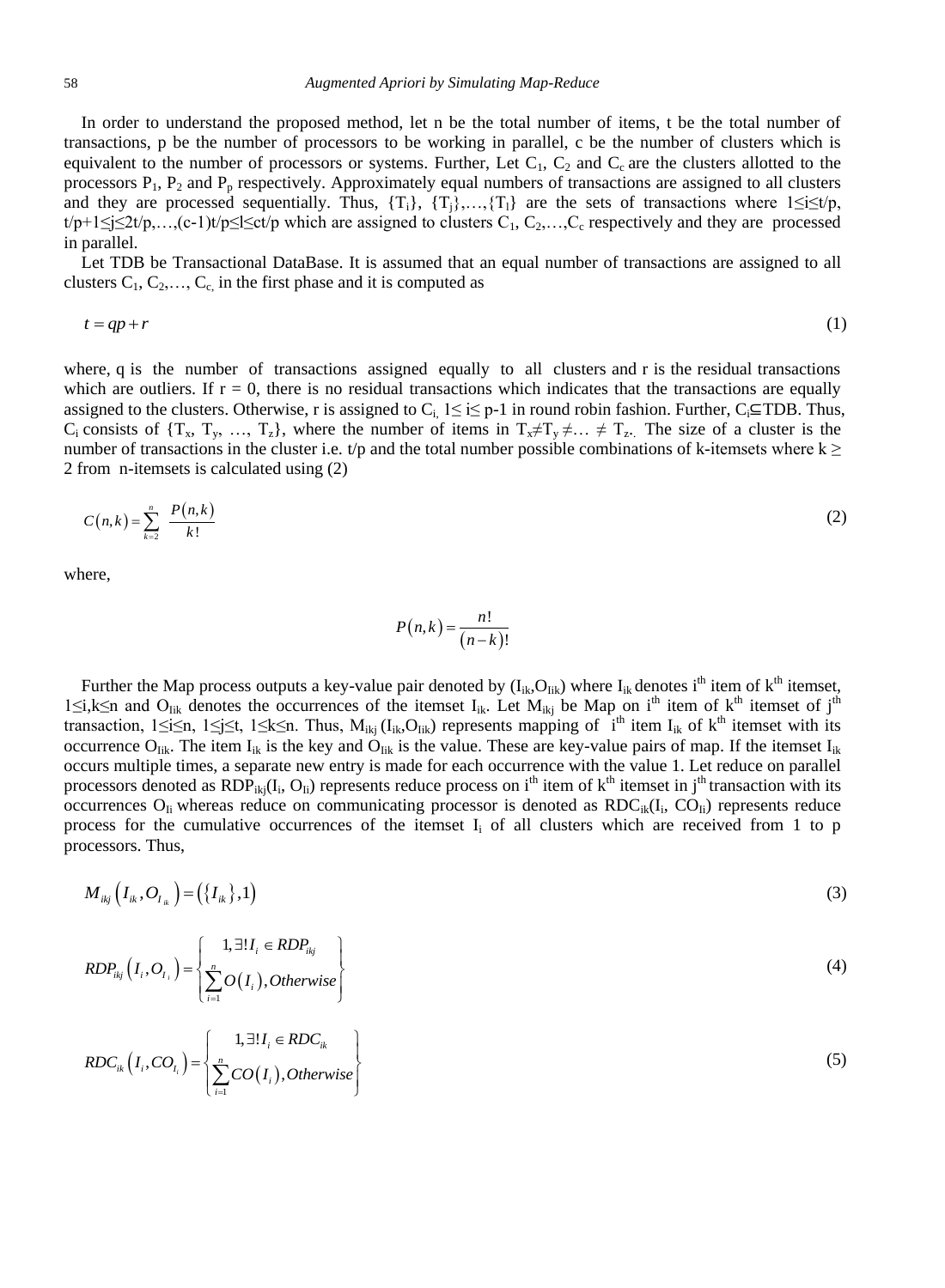The proposed method is shown in Algorithm 1.

**Algorithm 1: Augmented\_Apriori**() //Parallel Processes of Clusters

//T<sub>*j*</sub>: j<sup>th</sup> transaction //*SIS*: Store single itemsets // $\dot{C}_b$ :Cluster // *RDP*<sub>*ik*</sub>: Reduce on *i*<sup>th</sup> item of k<sup>th</sup> itemset on Parallel Processors  $\mathcal{M}_{ik}$ *: i*<sup>th</sup> item of k<sup>th</sup> itemset; // *CIS<sub>jk</sub>*: CombinedItemSet of *i*<sup>th</sup> item of k<sup>th</sup> itemset **Augmented Apriori Parallel Processor Processes**  $(C_b)$ ; Begin //Single Itemset Extraction; for each transaction *T<sup>j</sup>* in *C<sup>b</sup>* of database *D* do begin for each item  $I_i \in T_j$  do begin  *SISjk*←*{ I<sup>i</sup> }; // Single ItemSet* end for each itemset  $I_i \in SIS_{ik}$  do begin  $MAP_{ikj}(I_i, O_{Ii}) \leftarrow MAP(I_i, O_{Ii})$ ; //MAP of items I<sub>i</sub> of Single ItemSets SIS<sub>ik</sub> end for each itemset *Ii*∈*MAPikj(I<sup>i</sup> ,OIi)* do begin  $RDP_{ikj}(I_i, O_{Ii}) \leftarrow REDUCE(I_i, O_{Ii}, MAP_{ikj})$ ; //Reduce of Items I<sub>i</sub> of Mapped Single ItemSets end //Combinations of itemsets for each itemset *Ii*∈*SISjk* do begin for *e*←2 to powerset( $SIS<sub>ik</sub>$ *)* step 1 do begin  $CIS_{jk} = SIS_{ik}$  ||  $SIS_{ik}$ ; //Combinations of ItemSets for each itemset  $I_i \in CIS_{ik}$  begin *MAP*<sub>*ikj</sub>*( $I_i$ , $O_{I_i}$ ) ← *MAP*( $I_i$ , $O_{I_i}$ ); //MAP of items  $I_i$  of Combined ItemSets CIS<sub>ik</sub></sub> end for each itemset  $I_i \in MAP_{jkj}(I_i, O_{Ii})$  do begin *RDP*<sub>*ikj</sub>*( $I_i$ , $O_i$ ) ← *REDUCE*( $I_i$ , $O_i$ <sub>*i*</sub>, *MAP*<sub>*ikj</sub>*); *//*Reduce of Items  $I_i$  of Mapped Combined ItemSets</sub></sub> end endfor *//e* end // transactions End //Augmented\_Apriori\_Parallel\_Processor\_Processes

*// Map Function MAP(key, value)* begin return *MAPikj*(*key,1);* end

*// Reduce Function*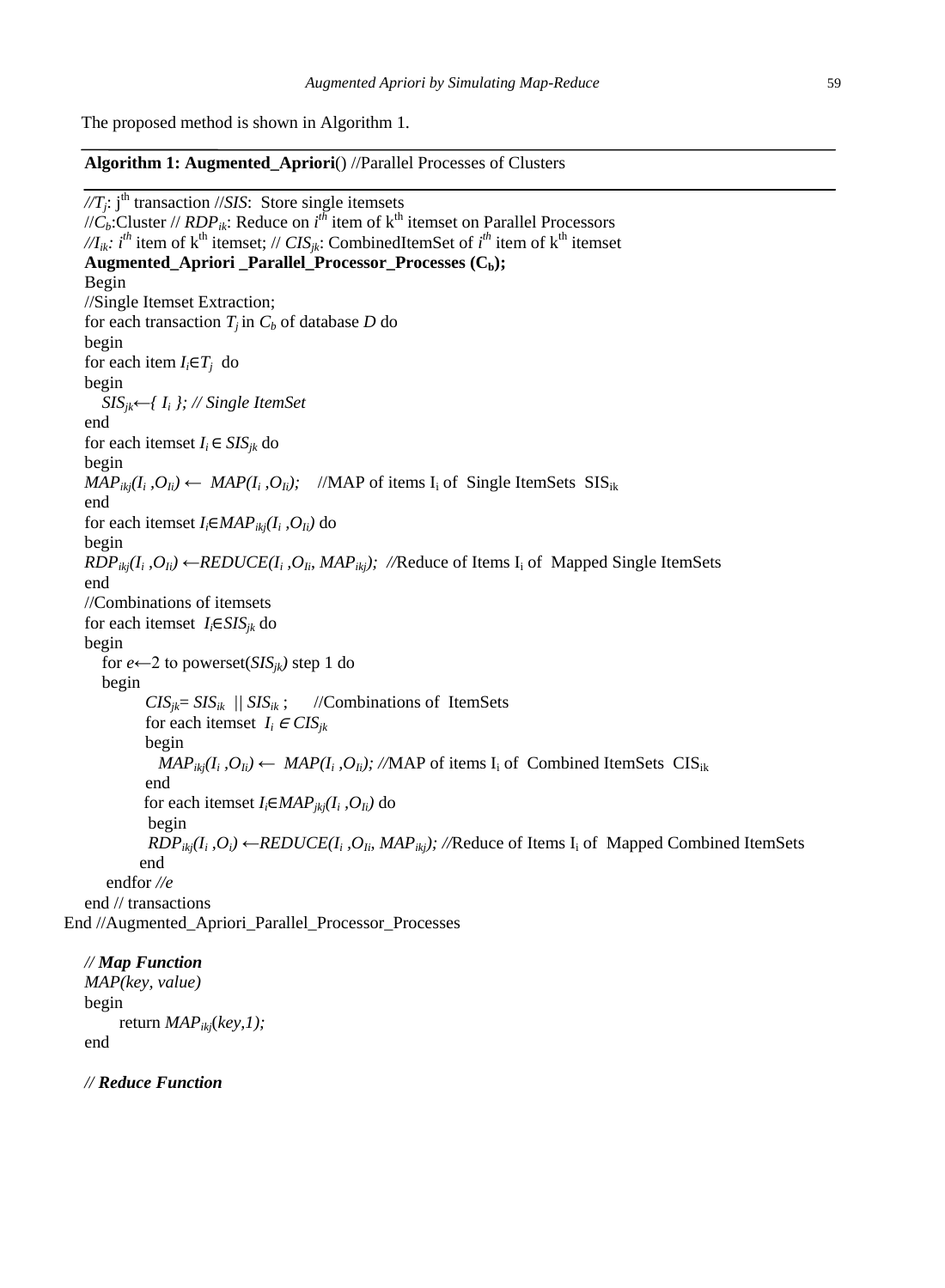```
REDUCE(key, value, AIS jk)
begin
      for each occurrence of key \in AIS_{ik} do
      AIS_{ik}(value) \leftarrow AIS_{ik}(value) + 1; endfor
       return AISik(key, value);
 end
```
### **// Processes of Communicating Processors**

**Program Augmented\_Apriori\_Communicating\_Processor\_Processes**(*t,p,Min\_Supp*,*Min\_Conf*) *//t:* Number of Transactions*; p:* Number Parallel Processors*;Min\_Supp*: Minimum Support; *Min\_Conf*: Minimum Confidence; *IAR*: Interesting Association Rule; //CC:Compute Confidence of generated itemsets //  $MIS_{ik}$ : Merged ItemSets of i<sup>th</sup> item of k<sup>th</sup> itemset //*RDC<sub>ik</sub>*: Reduce on  $i<sup>th</sup>$  item of  $k<sup>th</sup>$  itemset Communicating processor Input: t,p, *Min\_Supp*, *Min\_Conf* Output: *IAR* // Cluster Generation *ntc*←*t*/*p*; *r*←*t*%*p*; if  $r ≠ 0$  *tt*←t-*r*; endif if  $r = 0$  *tt*←*t*; endif  $v=1$ ; *nntc* ← *ntc*; for  $i \leftarrow 1$ ; $i \leq tt$ ; $i \leftarrow i + ntc$ begin for j←i to *nntc* do begin  $C_v \leftarrow \{T_j\}; j \leftarrow j+1;$  end *v*←*v*+1; *nntc*←*nntc+ ntc;* end // assignment of residual transactions only if  $r \neq 0$  $v \leftarrow 1$ : for  $i \leftarrow tt+1$  to  $t$  do begin  $C_v \leftarrow \gamma \{T_i\}$ ; // Append Transactions with existing in clusters  *v*←*v*+1; end // Assignment of Clusters to Processors for  $i \leftarrow 1$  to *p*  $P_i \leftarrow C_i$ //Parallelism Begins On Cluster **Augmented\_Apriori\_ Parallel\_Processor\_Processes (Cb);//** Invoking Paralle l Processes within Clusters //Collect itemsets from parallel processors  $MIS_{ik}(I_i, O_{Ii}) \leftarrow \land \{ RDP_{ikj}(I_i, O_{Ii}))\};$  //Merging of itemsets for each itemset  $I_i \in MIS_{ik}$  do *RDCik(I<sup>i</sup> ,OIi)* ←*REDUCE(I<sup>i</sup> ,OIi MISik); //REDUCE on Merged Itemsets* // Constructing Rules for each itemset  $I_i$  in  $RDC_{ik}$  do Generate Antecedent and Consequent  $AR \leftarrow$  Antecedent  $\longrightarrow$  Consequent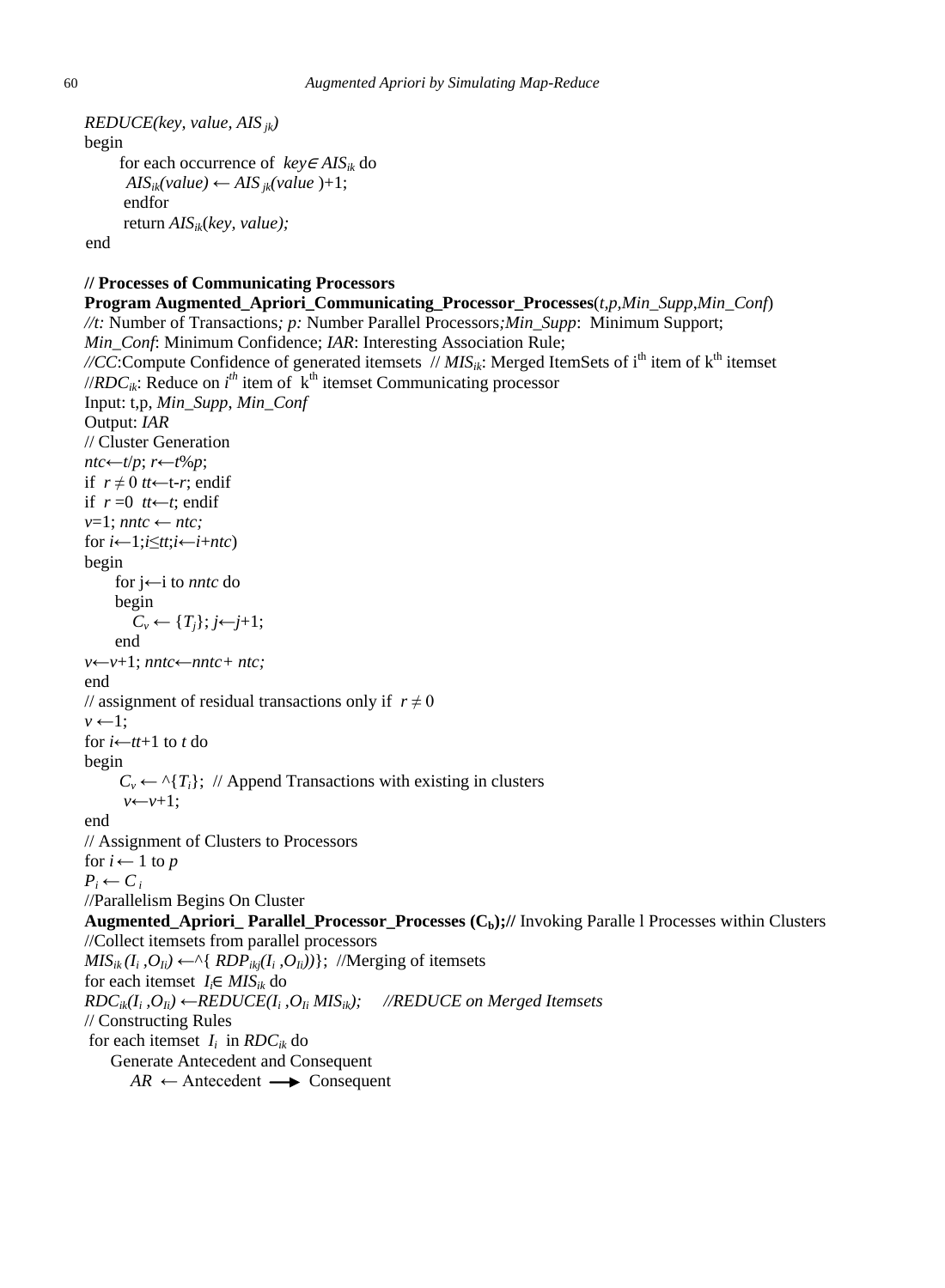*CC*←*Min\_Supp*(*AR*)/*Min\_Supp*(Antecedent) //Calculating Confidence of the rules if *CC* ≥ *Min\_Conf // Examining with Min\_Conf* then *IAR*← *AR* // Assigning Association Rules as Interesting Association Rules else reject endif end end //Augmented\_Apriori\_Communicating\_Processor\_Processes

#### **4. Proposed Work**

To show the relevance of the proposed method, let there are two processors  $p=2$  and the number of transactions t=10. As there are two processors, the transactions are divided into two clusters in which the first 5 transactions are assigned to the first cluster and the next 5 transactions are assigned to the second cluster using  $(1)$ . As there is no residual transaction i.e.  $r=0$ , exactly equal numbers of transactions are assigned to each cluster. These two clusters with their corresponding transactions are shown in Table 1.

Table 1. Cluster 1 and Cluster 2

| Cluster 1      |                      | Cluster 2      |                           |  |
|----------------|----------------------|----------------|---------------------------|--|
| Transactions   | Itemsets             | Transactions   | Itemsets                  |  |
| $T_1$          | $I_1, I_2, I_3, I_4$ | $T_6$          | $I_1, I_2, I_3, I_4, I_5$ |  |
| T <sub>2</sub> | $I_2, I_4$           | T <sub>7</sub> | $I_2, I_3, I_5$           |  |
| $T_3$          | $I_1,I_4$            | $T_{8}$        | I,                        |  |
| $T_4$          | I3                   | T,             | $I_1, I_3, I_4$           |  |
| $T_{5}$        | $I_1, I_2, I_4, I_5$ | $T_{10}$       | $I_2, I_3, I_4, I_5$      |  |

Map-Reduce process is performed in parallel by the two processors but the transactions in each cluster are processed sequentially. Before map is invoked, the single itemsets which occur in the transactions are extracted and map is invoked to find key-value pairs with itemsets as keys and their corresponding occurrences as their values. Map assigns the value 1 to each key using (3). Thus, Map process on  $T_1$  of cluster 1 that runs on processor 1 has generated the key-value pairs  $({I_1},1)$ ,  $({I_2},1)$ ,  $({I_3},1)$ ,  $({I_4},1)$ . The number of the combinations is computed using (2) and the computed number of different combinations are also found from the generated single itemsets and the combinations are  $\{I_1, I_2\}$ ,  $\{I_1, I_3\}$ ,  $\{I_1, I_4\}$ ,  $\{I_2, I_3\}$ ,  $\{I_3, I_4\}$ ,  $\{I_1, I_2, I_3\}$ ,  ${I_1,I_2,I_4}, {I_1,I_3,I_4}, {I_2,I_3,I_4}$  and  ${I_1,I_2,I_3,I_4}$ . Mapping on combinations finds  $({I_1,I_2},1), ({I_1,I_3},1), ({I_1,I_4},1),$  $({I_2,I_3},1), ({I_2,I_4},1), ({I_3,I_4},1), ({I_1,I_2,I_3},1), ({I_1,I_2,I_4},1), ({I_1,I_3,I_4},1), ({I_2,I_3,I_4},1), ({I_1,I_2,I_3,I_4},1)$  as keyvalue pairs using (3). Reduce on these key-value pairs retains the same value for the key which has only one occurrence and sums the values of the key which already exists using (4).

When  $T_2$  of cluster 1 of processor 1 is processed by map, it finds  $({I_2},1)$ ,  $({I_4},1)$  and the map that follows combination discovers the key-value pair  $({I_2,I_4},1)$  for the combination  ${I_2,I_4}$  of single items  $I_2$  and  $I_4$ . Reduce on  $T_1$  and  $T_2$  of processor 1 produces ({ $I_1$ },1), ({ $I_2$ },2), ({ $I_3$ },1), ({ $I_4$ },2), ({ $I_1$ , $I_2$ },1), ({ $I_1$ , $I_3$ },1),  $({I_1,I_4},1), ({I_2,I_3},1), ({I_2,I_4},2), ({I_3,I_4},1), ({I_1,I_2,I_3},1), ({I_1,I_2,I_4},1), ({I_1,I_3,I_4},1), ({I_2,I_3,I_4},1)$  and  $({I_1,I_2,I_3,I_4},1)$  using (3). Since both the keys  ${I_2}$  and  ${I_4}$  occur twice, the values of the keys are added. As the remaining keys occur only once, their values are retained with 1 using (4). Similar map, combination and reduce are performed on all other remaining transactions of the cluster 1. Table 2 shows the results obtained by the first processor. All the transactions of the second cluster are processed in the same way using (2) (3) and (4). Table 3 shows the results obtained by the second processor. Then, the key-value pairs generated by the two processors are integrated together. Then, reduce process of communicating processor sums the values of the keys of merged key-value pairs of all clusters using (5). It is shown in Table 4 (a).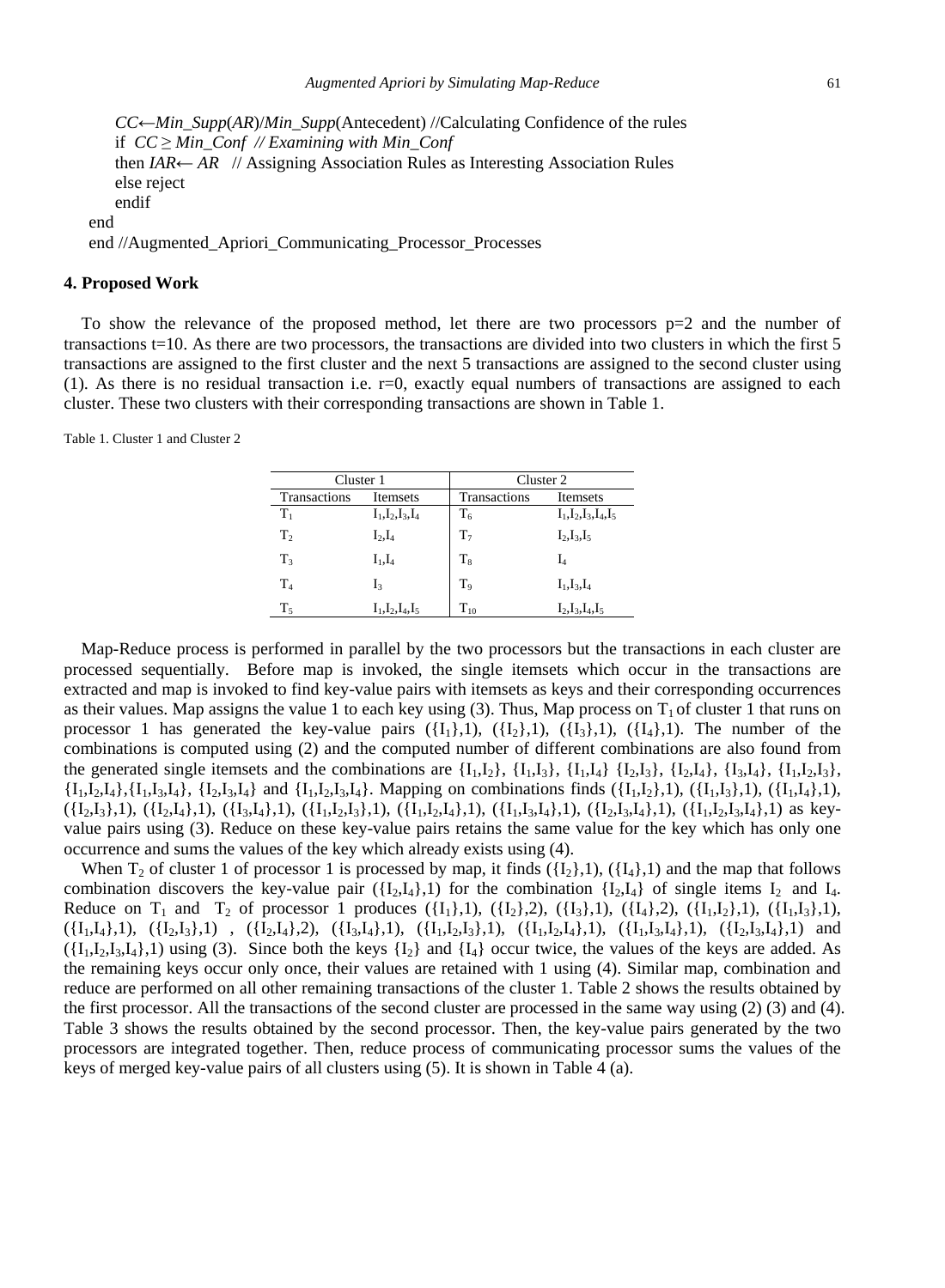Table 2. Key-Value Pairs generated by Processor 1

| Keys          | Values Keys    |                 | Values Keys |                       | Values | Keys                | Values         |
|---------------|----------------|-----------------|-------------|-----------------------|--------|---------------------|----------------|
| $\{I_1\}$     | 3              | $\{I_4\}$       | 4           | $\{I_5\}$             | 1      | ${I_1,I_2,I_3}$     | -1             |
| $\{I_2\}$     | 3              | ${I_1,I_4}$     | 3           | ${I_1,I_5}$           | 1      | ${I_1,I_2,I_3,I_4}$ | $\overline{1}$ |
| ${I_1,I_2}$   | 2              | ${I_2,I_4}$     | 3           | ${I_2,I_5}$           | 1      | ${I_2, I_3, I_4}$   | 1              |
| $\{I_3\}$     | $\overline{2}$ | ${I_3,I_4}$     | 1           | ${I_4, I_5}$          | -1     | ${I_1,I_2,I_4,I_5}$ | - 1            |
| ${I_1 I_3}$   | -1             | ${I_1,I_2,I_4}$ | 2           | ${I_1,I_2,I_5}$       | -1     | ${I_2, I_4, I_5}$   | 1              |
| $\{I_2 I_3\}$ | -1             | ${I_1,I_3,I_4}$ | -1          | $\{I_1, I_4, I_5\}$ 1 |        |                     |                |

Table 3. Key-Value Pairs generated by Processor 2

| Keys                | Values | Keys         | Values | Keys                | Values | Keys                    | Values         | Keys              | Values                  |
|---------------------|--------|--------------|--------|---------------------|--------|-------------------------|----------------|-------------------|-------------------------|
| $\{I_1\}$           | 2      | $\{I_4\}$    | 4      | ${I_1,I_3,I_4}$     | 2      | ${I_1,I_2,I_3,I_4}$     |                | ${I_3,I_5}$       | 3                       |
| $\{I_2\}$           | 3      | ${I_1,I_4}$  | 2      | ${I_2,I_3,I_4}$     | 2      | ${I_1,I_3,I_4,I_5}$     | 1              | ${I_1,I_3,I_5}$   | 1                       |
| ${I_1,I_2}$         | 1      | ${I_2,I_4}$  | 2      | ${I_1,I_2,I_3}$     | - 1    | ${I_1,I_2,I_4,I_5}$     | 1              | ${I_1,I_5}$       | 1                       |
| $\{I_3\}$           | 4      | ${I_3,I_4}$  | 3      | $\{I_1, I_2, I_4\}$ | - 1    | ${I_1,I_2,I_3,I_4,I_5}$ | - 1            | ${I_2,I_5}$       | 3                       |
| ${I_1 I_3}$         | 2      | ${I_4, I_5}$ | 2      | ${I_1,I_2,I_5}$     | - 1    | ${I_1,I_2,I_4,I_5}$     | 1              | ${I_2,I_4,I_5}$   | $\overline{2}$          |
| ${I_2 I_3}$         | 3      | $\{I_5\}$    | 3      | ${I_1,I_4,I_5}$     | - 1    | ${I_2,I_3,I_4,I_5}$     | $\overline{2}$ | ${I_2, I_3, I_5}$ | $\overline{\mathbf{3}}$ |
| ${I_1,I_2,I_3,I_5}$ | -1     |              |        |                     |        |                         |                |                   |                         |

Table 4 (b) shows some of the interesting associations with *Min\_Support*  $\geq$  3 and *Min\_Confidence*  $\geq$  60%.

| Keys        | Values         | Keys                | Values         | Keys                    | Values         |
|-------------|----------------|---------------------|----------------|-------------------------|----------------|
| $\{I_1\}$   | 5              | ${I_1,I_2,I_3,I_4}$ | $\overline{2}$ | ${I_1,I_2,I_3}$         | $\mathfrak{2}$ |
| $\{I_2\}$   | 6              | $\{I_5\}$           | 4              | ${I_1,I_2,I_4}$         | 3              |
| $\{I_3\}$   | 6              | ${I_1,I_5}$         | 2              | ${I_1,I_3,I_4}$         | 3              |
| $\{I_4\}$   | 8              | ${I_2,I_5}$         | $\overline{4}$ | ${I_2,I_3,I_4}$         | 3              |
| ${I_1,I_2}$ | 3              | ${I_4, I_5}$        | 3              | ${I_1,I_4,I_5}$         | $\overline{2}$ |
| ${I_1,I_3}$ | 3              | ${I_1,I_2,I_5}$     | 2              | ${I_2,I_3,I_5}$         | 3              |
| ${I_1,I_4}$ | 5              | ${I_2, I_4, I_5}$   | 3              | ${I_1,I_2,I_3,I_5}$     | $\mathbf{1}$   |
| ${I_2,I_3}$ | 4              | ${I_1,I_2,I_4,I_5}$ | $\overline{2}$ | ${I_2,I_3,I_4,I_5}$     | $\overline{2}$ |
| ${I_2,I_4}$ | 5              | ${I_3, I_5}$        | 3              | ${I_1,I_2,I_3,I_4,I_5}$ | $\mathbf{1}$   |
| ${I_3,I_4}$ | $\overline{4}$ | ${I_1,I_3,I_5}$     | 1              | ${I_1,I_3,I_4,I_5}$     | 1              |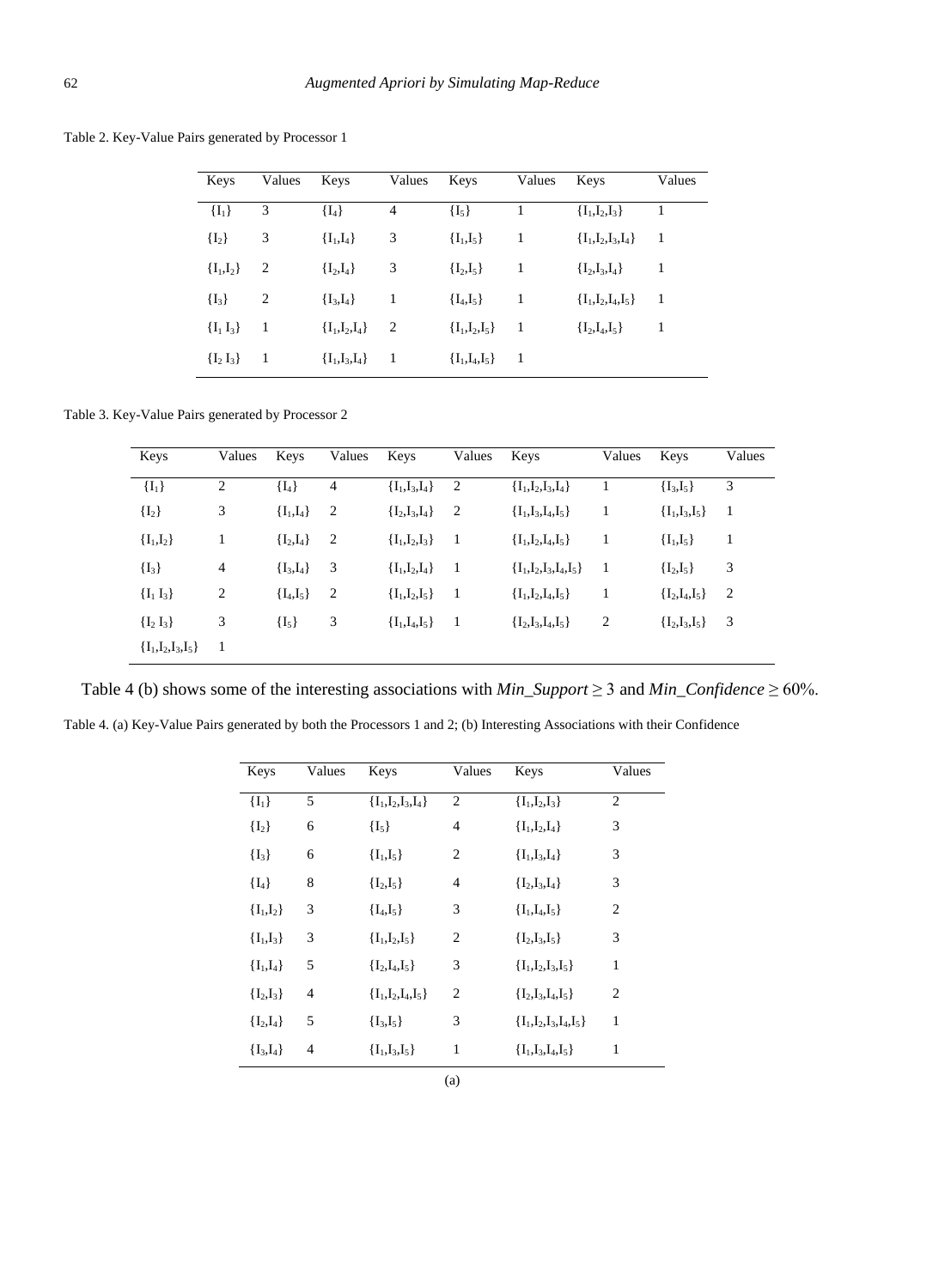*Augmented Apriori by Simulating Map-Reduce* 63

| Rules                 | Confidence | Rules                     | Confidence |
|-----------------------|------------|---------------------------|------------|
| $I_1 \rightarrow I_4$ | 100%       | $I_5 \rightarrow L_1$     | 80%        |
| $I_4 \rightarrow I_1$ | 62.5%      | $I_5 \rightarrow I_2I_3$  | 60%        |
| $I_2 \rightarrow I_3$ | 66.7%      | $I_2I_3\rightarrow I_5$   | 75%        |
| $I_3 \rightarrow I_2$ | 66.7%      | $I_3I_5 \rightarrow I_2$  | 100%       |
| $I_2 \rightarrow I_4$ | 83.3%      | $I_2I_5 \rightarrow I_3$  | 75%        |
| $I_4 \rightarrow I_2$ | 62.5%      | $I_5 \rightarrow I_2I_4$  | 60%        |
| $I_2 \rightarrow I_5$ | 66.7%      | $I_2I_4 \rightarrow I_5$  | 60%        |
| $I_5 \rightarrow I_2$ | 80%        | $I_2 I_5 \rightarrow I_4$ | 75%        |
| $I_5 \rightarrow I_3$ | 60%        | $I_4I_5 \rightarrow I_2$  | 75%        |
|                       |            |                           |            |
|                       |            | (b)                       |            |

# **5. Results and Discussion**

The Proposed Augmented Apriori enhances the performance of the generation of association rules. It increases the processing speed and decreases the requirement of memory space. Apart, it requires only one scan on the database which also improves the performance in terms of processing speed. Thus, quick response is provided. In the classical Apriori, the transactions are scanned for each candidate set and the number of candidate sets generated relies on the total number of items in the database. But in the proposed Augmented Apriori, the transactions are scanned only once for extracting single itemsets. Fig. 2 (a) and (b) describe that the Classical Apriori scans each transaction for the total number of itemsets in the database whereas the proposed Augmented Apriori scans each transaction for the total number of single items in the transaction.



Fig.2. (a) Comparison of scans on the itemsets of Cluster 1; (b) Comparison of scans on the itemsets of Cluster 2

Also, classical Apriori performs sequential process on all the transactions of the entire database and sequential process needs more time to produce associations. But Augmented Apriori performs parallel process on the clusters of the database and it needs lesser time to produce associations.

Fig. 3 shows that in the classical Apriori, the number of scans on the total number of items of the entire database determines the processing time whereas in the proposed Augmented Apriori, the number of scans on the total number of items of the transactions of each cluster determines the processing time. It is noted that the number of the transactions in each cluster is always lesser than that of the database, so the total number of items in each cluster is also lesser than that of the database. It also reveals that when scalability of items increases, the Augmented Apriori outperforms well than Classical Apriori.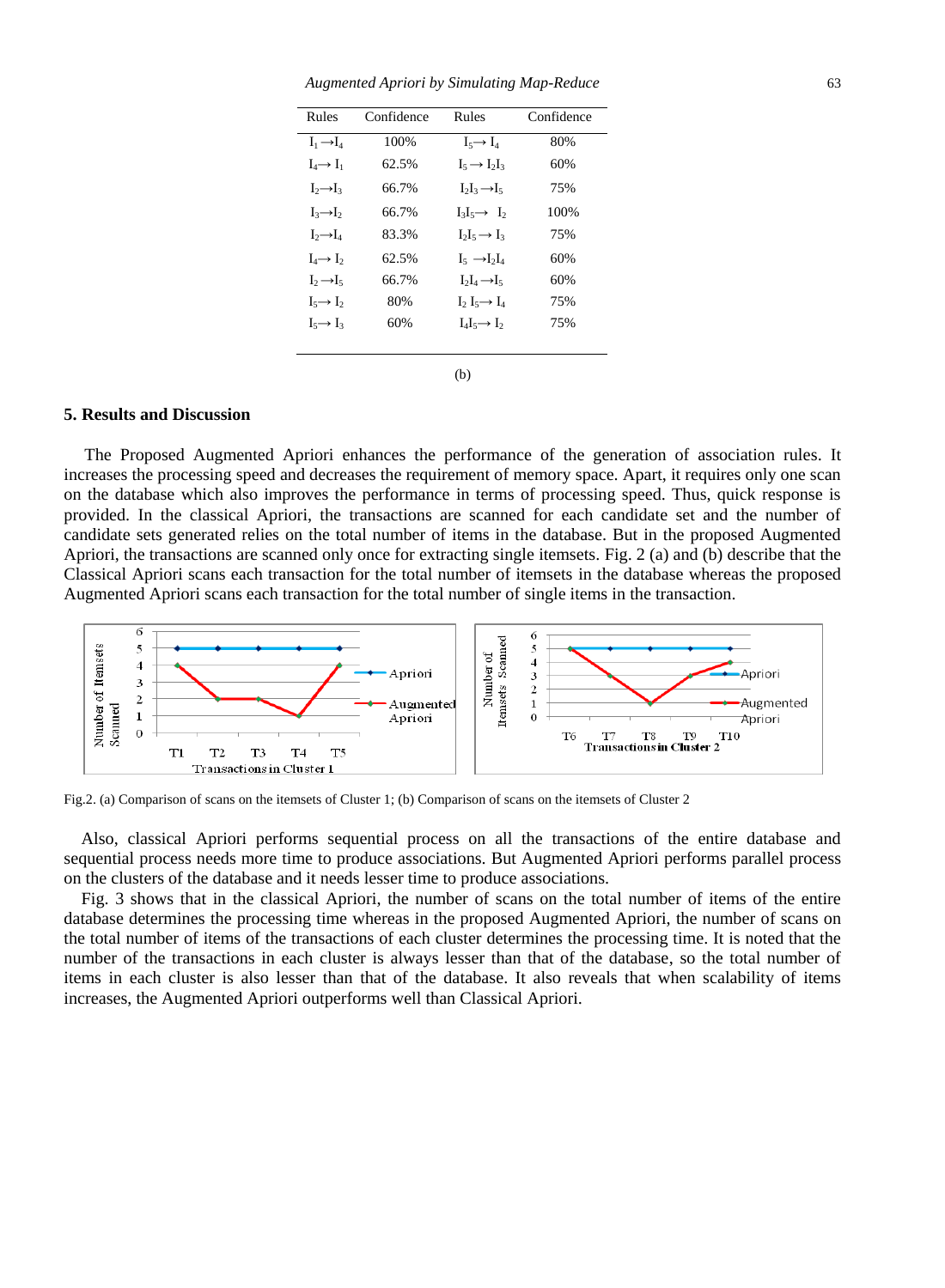

Fig.3. Comparison of Scalability issues Based on the Number of Items in the Transactions

Fig. 4 reveals that the performance of the classical Apriori suffers when the scalability increases in terms of transactions whereas the proposed Augmented Apriori scales up well. It is noted that the increase in the number of transactions decreases the performance of the classical Apriori whereas in the proposed Augmented Apriori, the increase in the number of transactions does not degrade the performance and it is caused by the distribution of tasks which balances the load in parallel. The proposed Augmented Apriori scales up well with the number of transactions. It is also observed that Augmented Apriori generates specific patterns with high speed because itemsets are generated using parallelism on clusters.



Fig.4. Comparison of Scalability issues based on the number of transactions

From tables 2 and 3, it is revealed that only lesser number transactions are processed by each processor in the proposed method. So the speed of the generation of association rules is increased. Also it minimizes the time for retrieval, as database is accessed only once for clustering and also each transaction is accessed only once for retrieving single itemsets and it is not accessed to find every frequent itemset of 2, 3, ..., n-itemsets. It is also evident from Fig. 1, the proposed augmented apriori requires less memory space, as only clusters are stored and maintained by each processor. Moreover, the requirement of memory space is further minimized by storing the output of Map and Reduce processes of parallel processors only in buffers and by permanently storing only the output of Reduce process of communicating processor.

# **6. Conclusion**

A novel augmented Apriori algorithm has been proposed in this paper and it simulates Map-Reduce of Big Data with parallelism in a distributed platform. The problems of discovering association rules from big data and inefficiencies of association rule mining techniques have been resolved. Multiple scans on the database is minimized to single scan. The database is scanned only once to cluster the transactions in order to distribute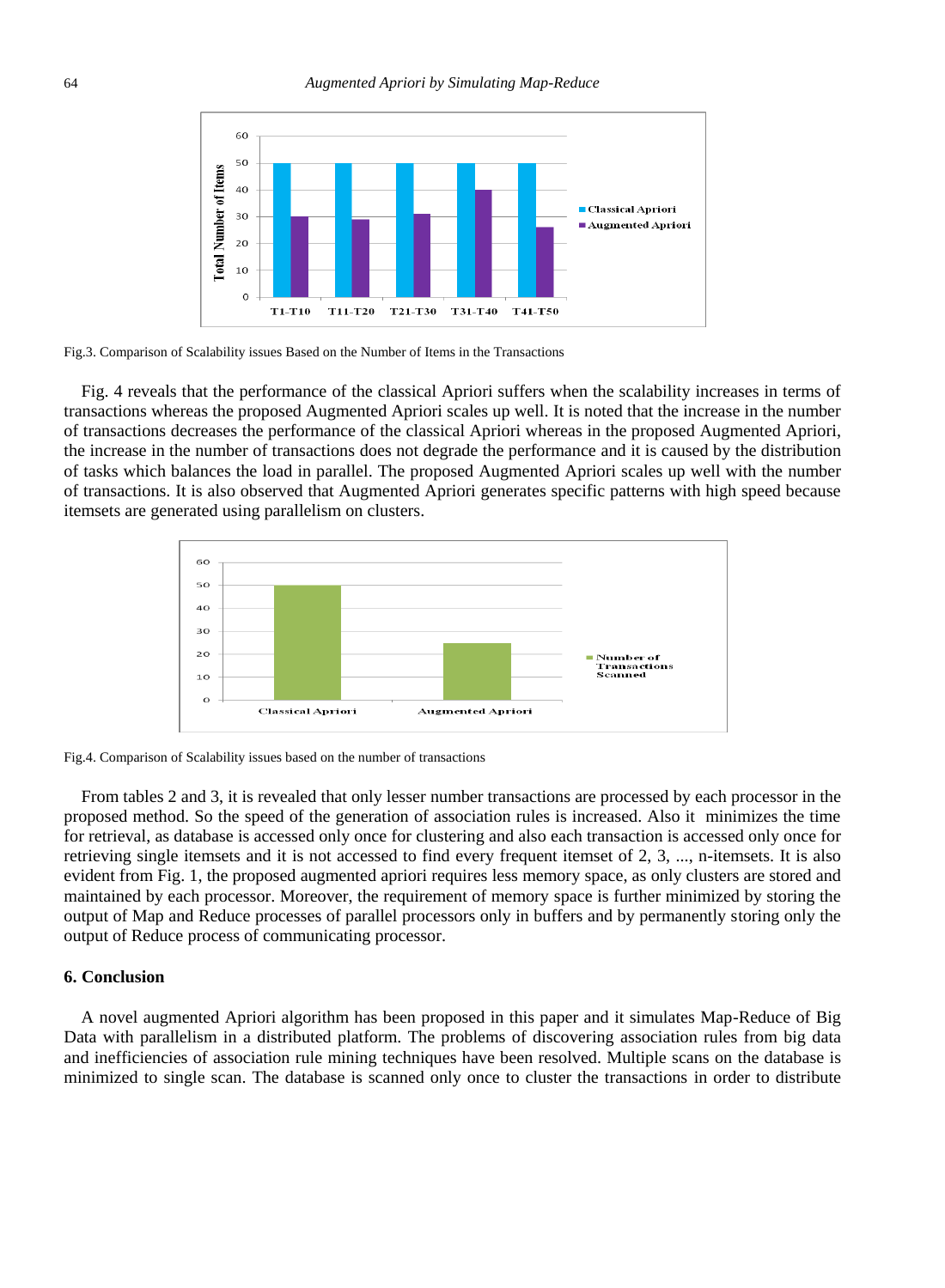them among multiple processors. As only the clustering process requires database scan and the database is not scanned for each candidate itemset to find frequent itemsets, single scan is sufficient. Moreover, since the transactions are clustered based on the order in which they appear in the database, processing time need not be spent for finding closeness among transactions as it is done for clustering data points. As the database is scanned only once for clustering and all other processes related to itemset generation take place in parallel only in the clusters, less processing time is accomplished.

Quick response is also achieved by the proposed Augmented Apriori due to the distribution of the transactions into clusters which work simultaneously among multiple processors. As there is no communication among the multiple processors, this kind of distribution resolves I/O bottlenecks, network traffic and data collision in map-reduce. Besides, as all 1, 2, 3,…, n-itemsets are constructed only from the existing items, there is no need to process the transactions unnecessarily and each transaction is processed only once to extract single items. The memory space requirement for each cluster is always lesser than the same of the database, since the size of each cluster is lesser than the size of the database.

The result clearly shows that the proposed Augmented Apriori performs well in terms of memory and speed than the classical apriori. This unique and innovative idea enhances the performance of the association rule mining.

#### **References**

- [1] Jiawei Han and Michelin Kamber, "Data Mining Concepts and Techniques", 2<sup>nd</sup> Ed, Morgan Kaufmann Publisher, 2006.
- [2] Jongwook Woo, "Apriori-Map/Reduce Algorithm", In the Proceeding of International Conference on Parallel and Distributed Processing Techniques and Applications, 2012.
- [3] Sanjay Rathee, Manohar Kaul and Arti Kashyap, "R-Apriori: An Efficient Apriori based Algorithm on Spark", In the proceedings of Information and Knowledge Mangaement, ACM Digital Library, Oct 2015.
- [4] Jeffrey Dean and Sanjay Ghemawat,"Map Reduce: Simplified Data Processing on Large Clusters", Google Inc, Google Research Publication.
- [5] R. Sumithra, Sujni Paul and D. Ponmary Pushpa Latha, "A hybrid algorithm combining weighted and hash T apriori algorithms in Map Reduce model using Eucalyptus cloud platform", WSEAS Transaction Computers,Vol. 14, 2015.
- [6] Shafali Agarwal and Zeba Khanam, "Map Reduce: A Survey Paper on Recent Expansion", International Journal of Advanced Computer Science and Applications, Vol. 6, 2015.
- [7] Sonali Satija and Dr. Rajender Nath, "Performance Improvement of Apriori Algorithm Using Hadoop", International Journal of Advanced Research in Computer Science and Software Engineering, June 2015.
- [8] Vijay Swaroop, "A Line of Attack to Accentuate FIM in Cloud Computing", International Journal of Advanced Research in Computer Science and Software Engineering, Vol. 5, Jan 2015.
- [9] Zhang Danping, Yu Haoran and Zheng Linyu, "Apriori Algorithm Research Based on Map-Reduce in Cloud Computing Environments", The Open Automation and Control Systems Journal, Vol. 6, 2014.
- [10] Sudhakar Singh, Rakhi Garg and P. K. Mishra, "Review of Apriori Based Algorithms on Map Reduce Framework", ICC, 2014.
- [11] Y. Venkata Raghavarao, L. S. S Reddy and A. Govardhan, "Map Reducing Stream Based Apriori in Distributed Big Data Mining", International Journal of Advanced Research in Computer Science and Software Engineering, Vol. 4, July 2014.
- [12] Mr. Uday K. Kakkad and Prof. Rajanikanth Aluvalu, "Association Rule", Journal of Computer Engineering (IOSR-JCE), Vol.16, Mar-Apr 2014.
- [13] A.Pradeepa and Dr.Antonyselvadoss Thanamani, "Parallelized Comprising For Apriori Algorithm Using Map reduce Framework", International Journal of Advanced Research in Computer and Communication Engineering, Vol. 2, Nov 2013.